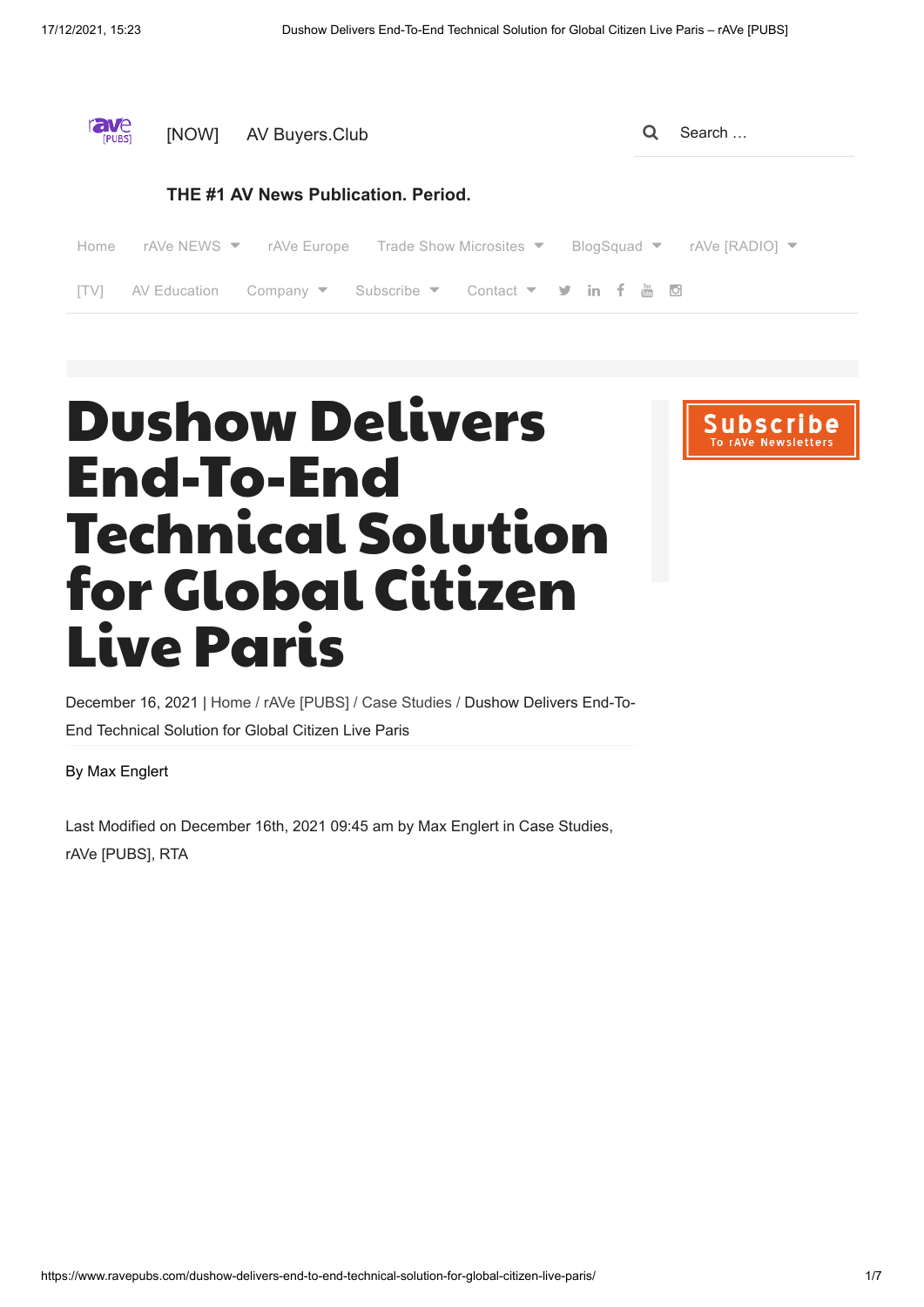

Dushow, one of Europe's leading AV and technical production specialists, recently helped deliver the world's biggest concert, Global Citizen Live, as lead technical partner for the Global Citizen Liveevent in Paris.

Serving as the main official service provider for the broadcast event – which featured Ed Sheeran, Elton John, Black Eyed Peas, Christine and the Queens, Doja Cat and Måneskin, as well as special guest performances by Angélique Kidjo, Charlie Puth and Fatma Said, and raised more than US\$1bn to fight climate change, famine and vaccine inequity – Dushow partnered with its video-specialist subsidiary, Alabama, and sister company Magnum to deliver a complete technical solution encompassing audio, LED, lighting, video, cabling and power. This tour de force was made possible thanks to the wider Novelty Magnum Dushow group offering organisers a single point of contact for the complex 20,000 person show.

This year, as part of its 'Recovery Plan for the World' – a year-long campaign calling on governments, philanthropists and the private sector to commit financially to helping the world beat Covid-19, including funding 1bn vaccines for the poorest countries – Global Citizen planned its biggest and most ambitious show to date: Global Citizen Live 2021, a 24 hour broadcast event featuring live events across seven continents. Screened live simultaneously from cities including New York, London, Rio de Janeiro, Sydney, Seoul, Los Angeles, Mumbai and Paris, 25 September's Global Citizen Live was 'the closest thing to Live Aid in the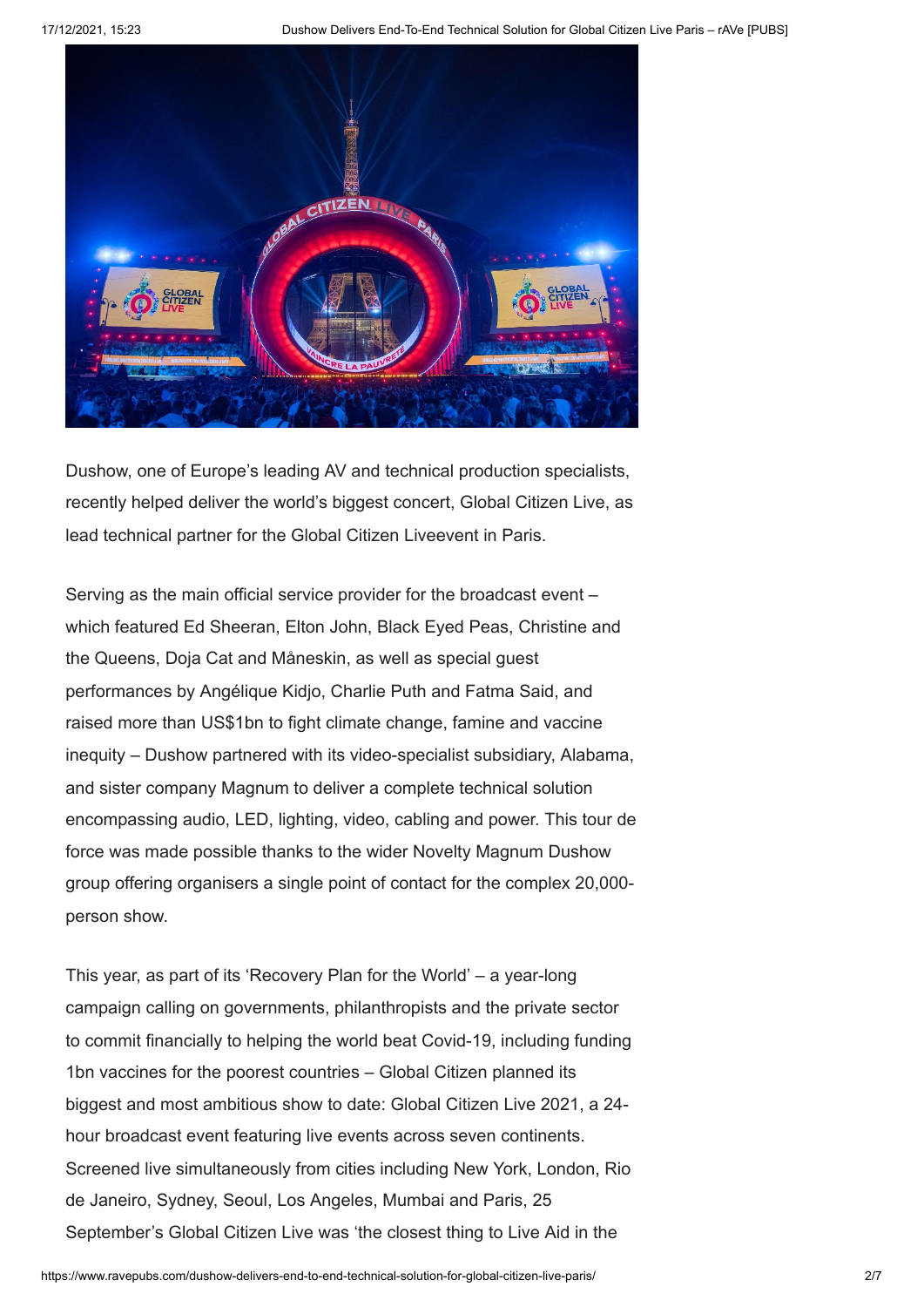streaming age', said John Taylor of Duran Duran, who performed at both events (in Philadelphia in 1985 and London in 2021).

Global Citizen Live Paris was staged in the heart of Paris, taking over the Champs de Mars and utilising the iconic Eiffel Tower as a spectacular backdrop.

In Paris, Stéphane Nicolas of ULTD EVENEMENTS – who has worked on more than 30 shows on the Champ de Mars – was brought in as site director. Angelo Gopee, managing director of Live Nation France, served as executive producer for Live Nation, whose CEO, Michael Rapino, is a long-time supporter of Global Citizen, while Anne Jérôme, from AJ Com'Conseil, was delegated by Global Citizen as the event director to coordinate the Paris project.

Stéphane Nicolas explains his decision to appoint Dushow to oversee technical production for the event: "I didn't want hundreds of suppliers for logistical reasons. I leant towards the Dushow Group as they were able to handle the majority of our requests, which meant I only needed to speak to a few personnel to ensure we were all focused on the same goal."

The fact Global Citizen Live was being broadcast around the world also meant Nicolas and Global Citizen needed a technical partner they could rely on, he adds: "Broadcast-focused shows are particularly challenging because all the timings are of the utmost importance and you have to think about camera angles and what the director wants to see."

"As this was primarily a broadcast event, resolution and screen quality were particularly important," echoes Cédric Frécon, LED technician for Alabama, the Dushow group company on display duties for the Paris concert, which, along with the other Global Citizen Live shows, was broadcast on six continents, as well as livestreamed online. "We needed the best screens possible to look good in front of the cameras."

The show featured two 79.2m² IMAG screens, comprising of Absen Altair (AT5 Pro) LED, flanking the stage, and Absen Polaris 3.9mm pixel pitch 'ticker screens' integrated into the STUFISH-designed stage which displayed messages throughout the performances. These LED screens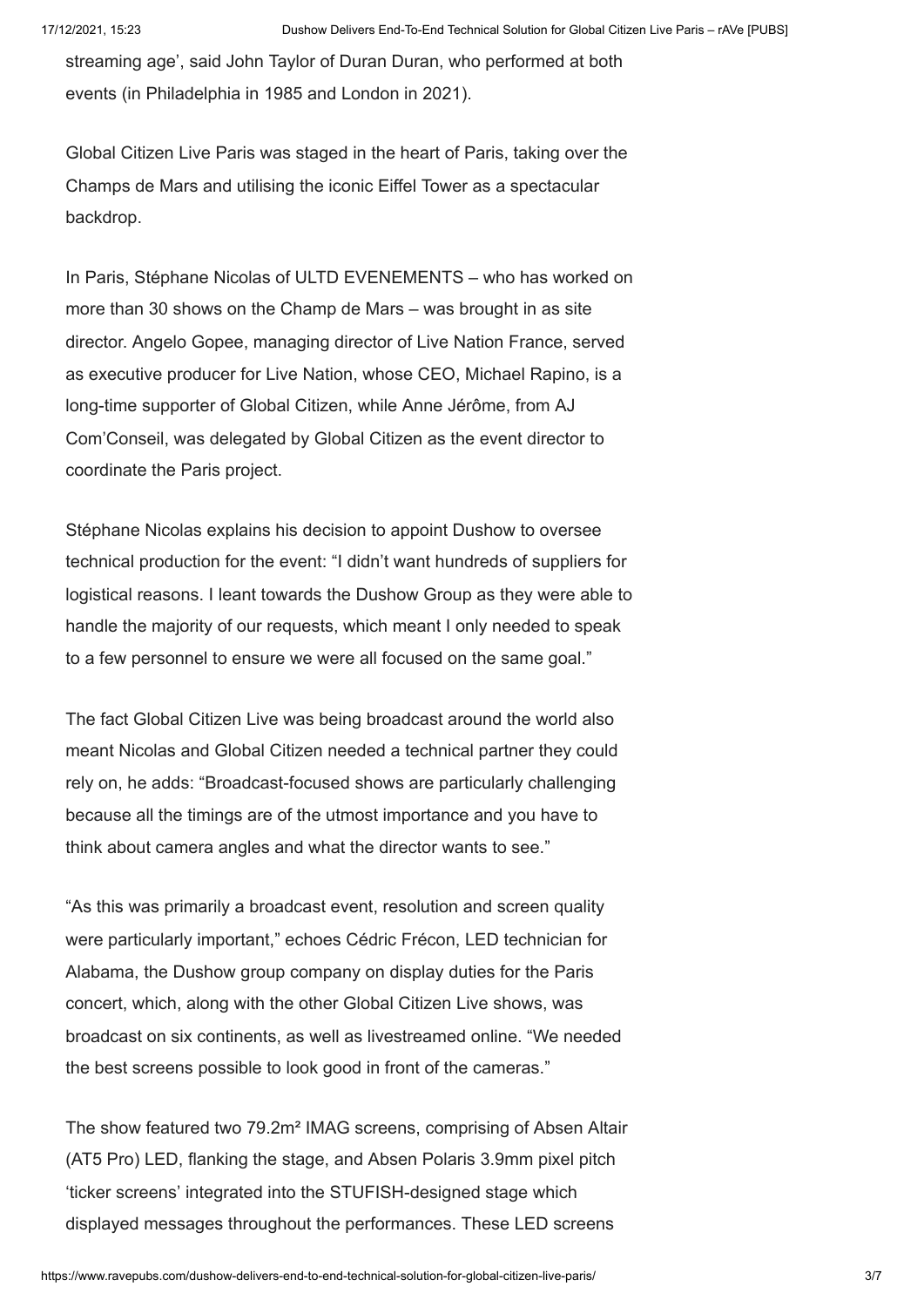complemented two further 4.2m x 2.4m Absen Altair LED screens on the far delay towers.

"It is a live show, of course, but we treated it as a broadcast event from the very beginning," confirms Alexandre Capponi, director of Dushow's audio department and head of sound for the Paris Global Citizen event.

From a sound perspective, the main challenge for Dushow was the site itself, and specifically location in central Paris. "Even with an audience of this size, the fact that we are in central Paris meant we were asked to bring the sound down to 99 dBA, 3dB less than the national limit," Capponi explains. The sound team were also prevented from using ground subs, "so, except for the front fills, we had to hang the entire system," he adds.

"The Meyer Sound system comprised left and right hangs with clusters of 16 LEO and 12 1100-LFC subwoofers, while each of the four delay towers were equipped with 12 LYON and six 1100-LFC", adds Capponi, who explains that the delays had to be positioned far enough away from the stage that they wouldn't appear in the broadcast.

Stéphane Roussin, director of project management for SETE, the Eiffel Tower operating company, explains how the iconic Paris landmark also played its part in Global Citizen's fundraising efforts: "The tower doesn't have a fixed-install AVL system apart from the architectural lighting with sodium lights, and Magnum had to install lighting gear on the side facing the Champ de Mars.

"We did something that we very rarely do, which was to allow the event to control the lighting, including the now iconic sparkle effect," he adds, "so that the lighting evolved as the event unfolded. The Eiffel Tower actively participated in Global Citizen Live and really added to this amazing project."

Stage manager Frédéric Hamonou says the fact that nearly everyone working on the event came under one corporate umbrella (the Novelty Magnum Dushow group) made his job "so much easier, in particular in